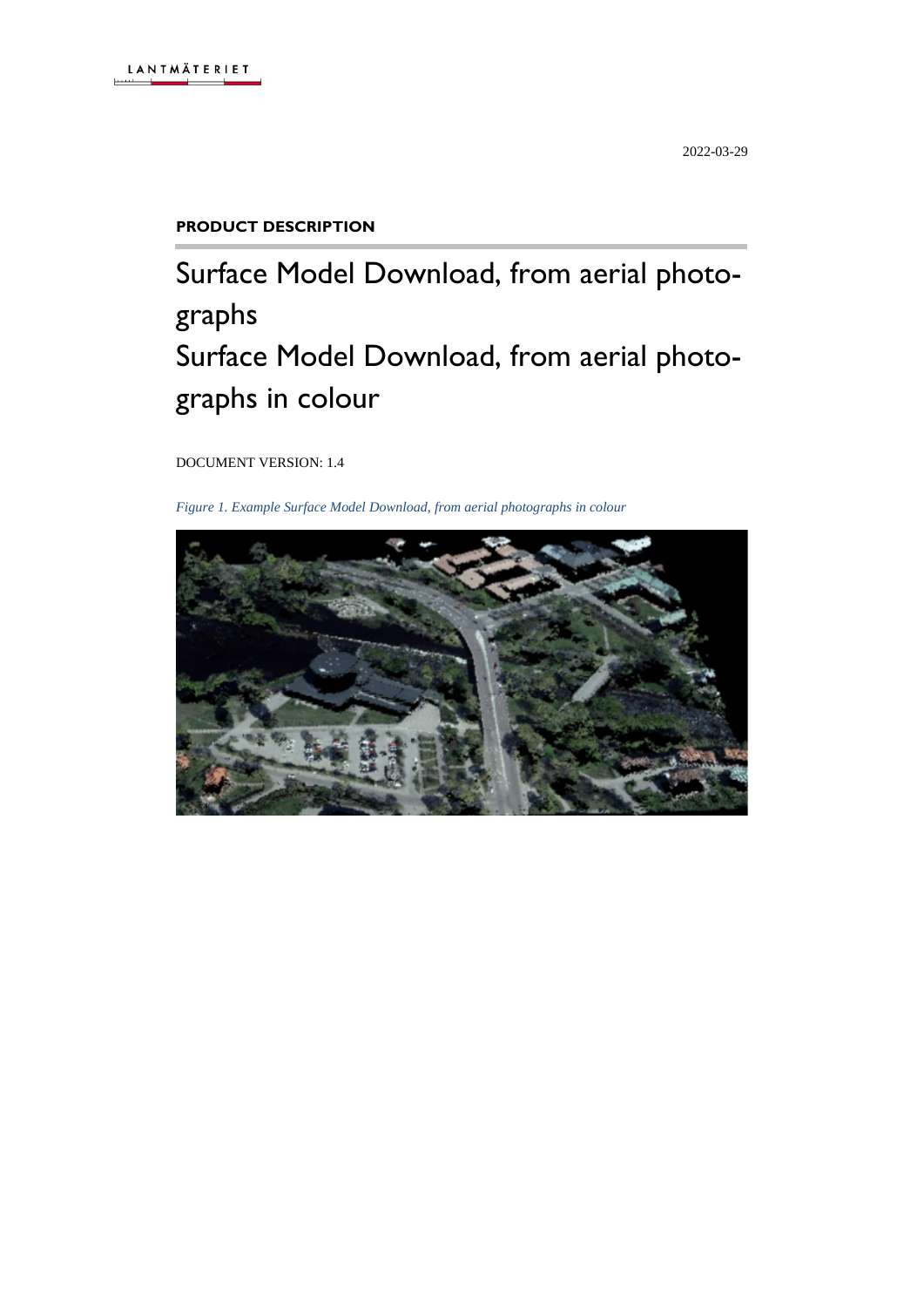# Table of contents

| 1 | <b>GENERAL DESCRIPTION</b>                                                                                                                                                                                             | 3                                                 |
|---|------------------------------------------------------------------------------------------------------------------------------------------------------------------------------------------------------------------------|---------------------------------------------------|
|   | 1.1<br><b>CONTENTS</b><br>1.2<br><b>GEOGRAPHIC COVERAGE</b><br>1.3<br><b>DELIVERY TILES</b>                                                                                                                            | 3<br>3<br>3                                       |
| 2 | 1.4<br><b>REFERENCE SYSTEM</b><br><b>QUALITY DESCRIPTION</b>                                                                                                                                                           | 3<br>4                                            |
|   | 2.1<br>PURPOSE AND UTILITY<br>$2.2^{\circ}$<br>DATA CAPTURE<br>2.2.1<br>Lineage<br>2.3<br><b>MAINTENANCE</b><br>Maintenance frequency<br>2.3.1<br>DATA QUALITY<br>2.4<br>2.4.1 Resolution<br>2.4.2 Positional accuracy | 4<br>4<br>$\overline{4}$<br>5<br>5<br>6<br>6<br>6 |
| 3 | 2.4.3 Known artefacts<br>2.4.4 Completeness - omission<br>$2.5^{\circ}$<br><b>METADATA</b><br><b>CONTENTS OF THE DELIVERY</b>                                                                                          | 6<br>$\overline{7}$<br>8<br>10                    |
|   | 3.1<br>FOLDER STRUCTURE AT DELIVERY<br>3.2<br>DELIVERY FORMAT<br>3.3<br><b>SET OF FILES AND CONTENTS</b>                                                                                                               | 10<br>10<br>11                                    |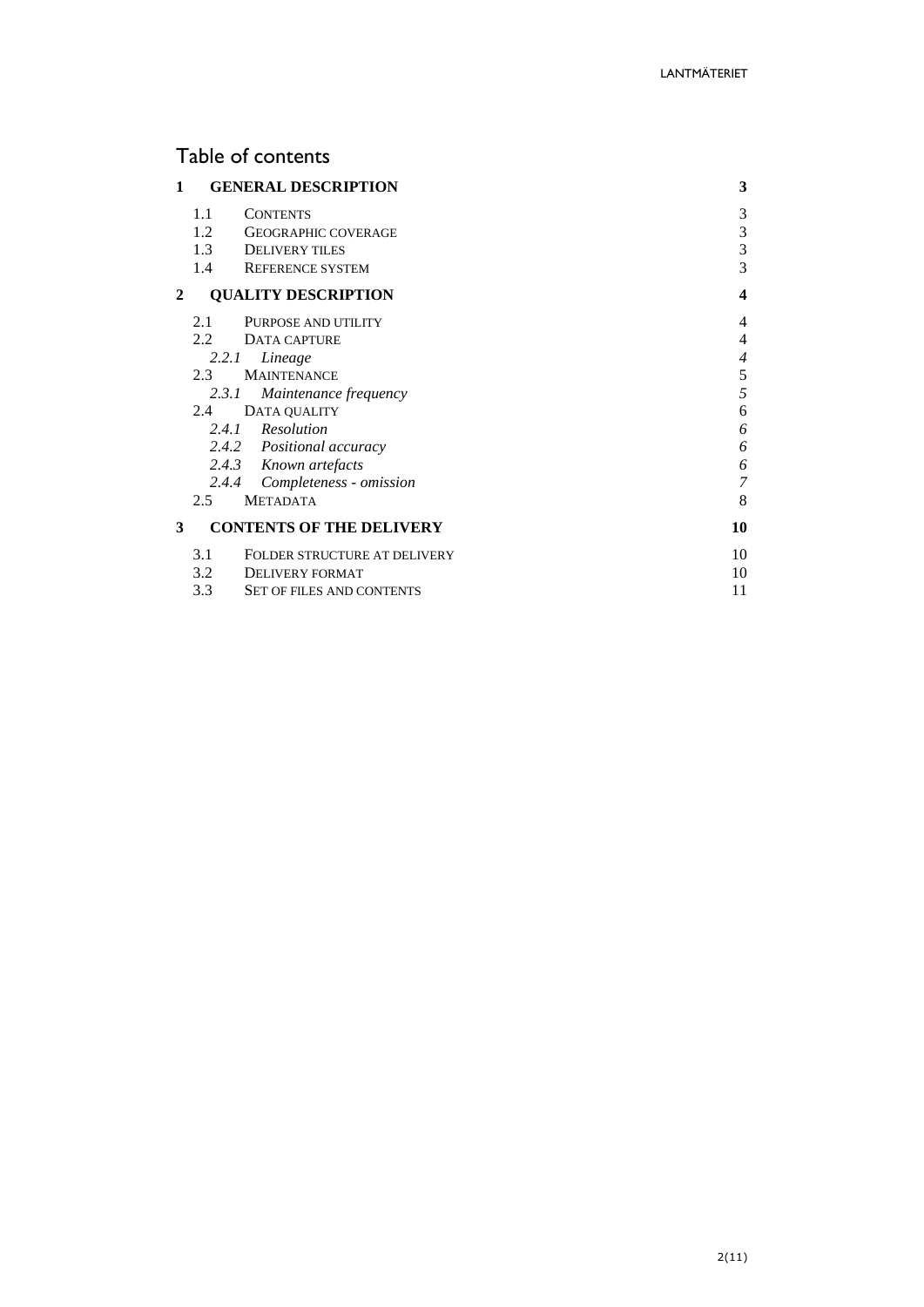# <span id="page-2-0"></span>**1 General description**

The surface model is a type of elevation model that describes a continuously surface that can be seen from the air. The top of vegetation, buildings, bridges and other artefacts above ground are included (unlike a terrain model, where these are omitted). For open spaces where there is no vegetation, buildings or other artefacts, the surface model shows the ground surface.

The points that make up the surface model are not a 3D swarm of points, it is a layer of elevation-based points (2.5D model).

# <span id="page-2-1"></span>1.1 Contents

The product contains elevation points from aerial image matching, which create a 2.5D surface model.

The product is available in two forms:

- *Surface Model Download, from aerial photographs in colour* is delivered with colours in 4-channels, consist of red, green, blue and infrared (IR). Surface model produced from aerial photos before year 2019 is delivered with colours from IR aerial photos - infrared (IR), red and green.
- *Surface Model Download, from aerial photographs* is delivered without colours.

Metadata is also delivered with the product.

# <span id="page-2-2"></span>1.2 Geographic coverage

The product covers the entire area of Sweden. Production speed follows The national image provision programme.

# <span id="page-2-3"></span>1.3 Delivery tiles

The tiles are 2.5 km x 2.5 km for both the surface model and metadata.

# <span id="page-2-4"></span>1.4 Reference system

In plane: SWEREF 99 TM

In height: RH 2000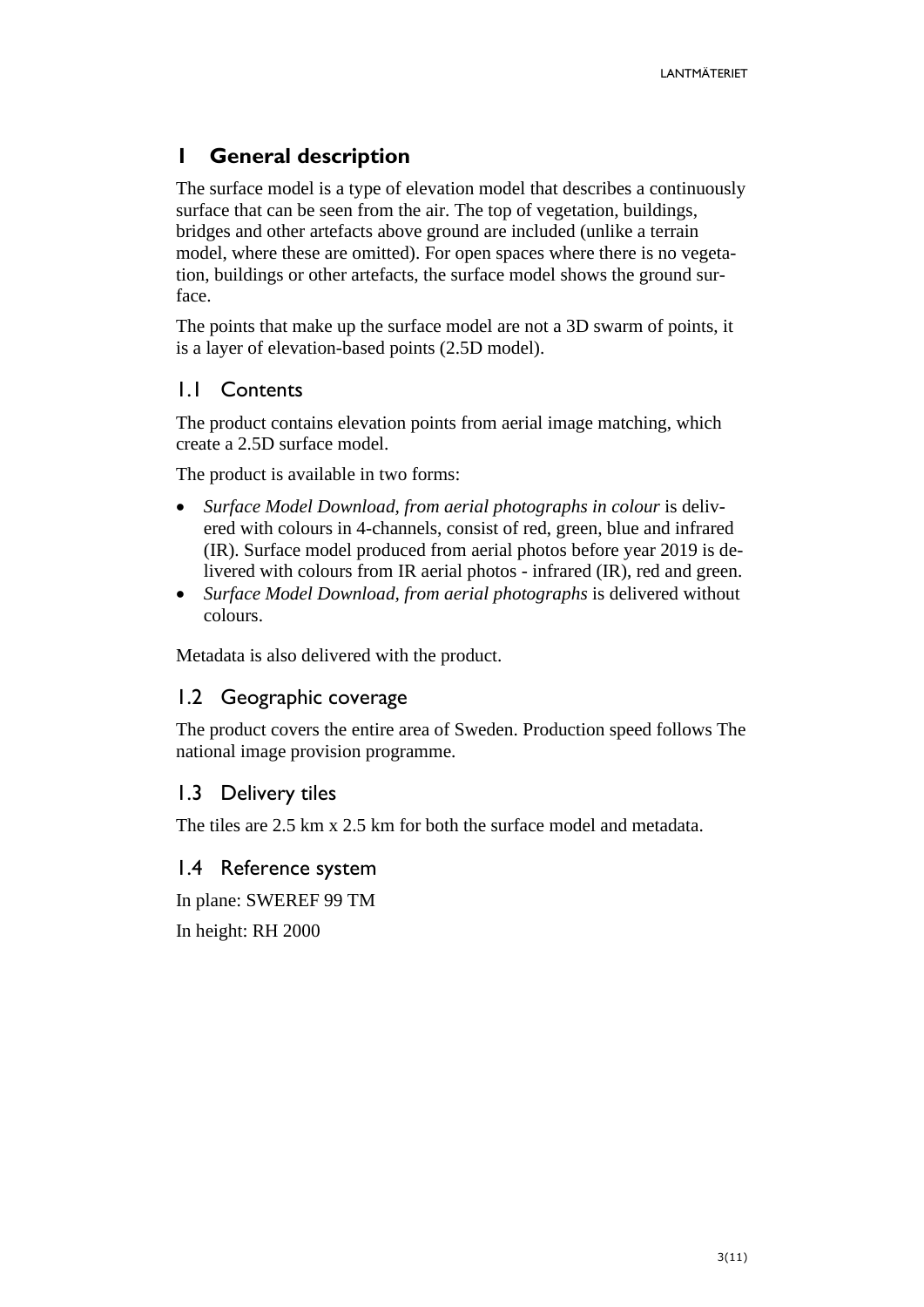# <span id="page-3-0"></span>**2 Quality description**

In Table 1 the quality is presented using the quality parameters described in the standard SS-EN ISO 19157:2013 Geographic information – Data quality. More detailed description of data capture and quality can be found in the text below.

*Table 1. Quality themes and quality parameters for Surface Model Download, from aerial photographs.*

| <b>Quality theme</b> | <b>Quality parameter</b> | <b>Quality achieved</b>                                                                                |
|----------------------|--------------------------|--------------------------------------------------------------------------------------------------------|
| Completeness         | Omission                 | Due to the matching<br>technology there are holes in<br>the surface model produced<br>before year 2019 |
| Positional accuracy  | Absolute accuracy        | Average errors are expected<br>to be approx. 1.7 times the<br>resolution in the aerial photo.          |

# <span id="page-3-1"></span>2.1 Purpose and utility

The main areas of use with regard to the surface model are to visualise, analyse and establish elevation data in 3D. The data can be used to, for example, calculate forest growth, find changes or simulate how gas emissions travel.

The surface model is unsuitable for visualising or analysing water.

# <span id="page-3-2"></span>2.2 Data capture

# <span id="page-3-3"></span>**2.2.1 LINEAGE**

The images used in the production process are images from The national image provision programme.

The surface model is created through aerial image matching. This is when overlapping aerial images are matched against each other to find mutual image points. A point cloud is calculated, with an elevation value for each point.

The point cloud is then thinned out and re-sampled to a regular grid. Resampling takes the median elevation of the points close to the new point. Where there are several points, only the 30 highest points are used. Areas without comparable image points are filled with interpolated values. Interpolation has not been done in the surface model produced before year 2019 which means that the point cloud includes empty areas and does not provide full coverage, see Figure 5 below.

Points considered as very large errors are classified as low or high noise. Very large error is everything lower than -100 m or higher than 200 m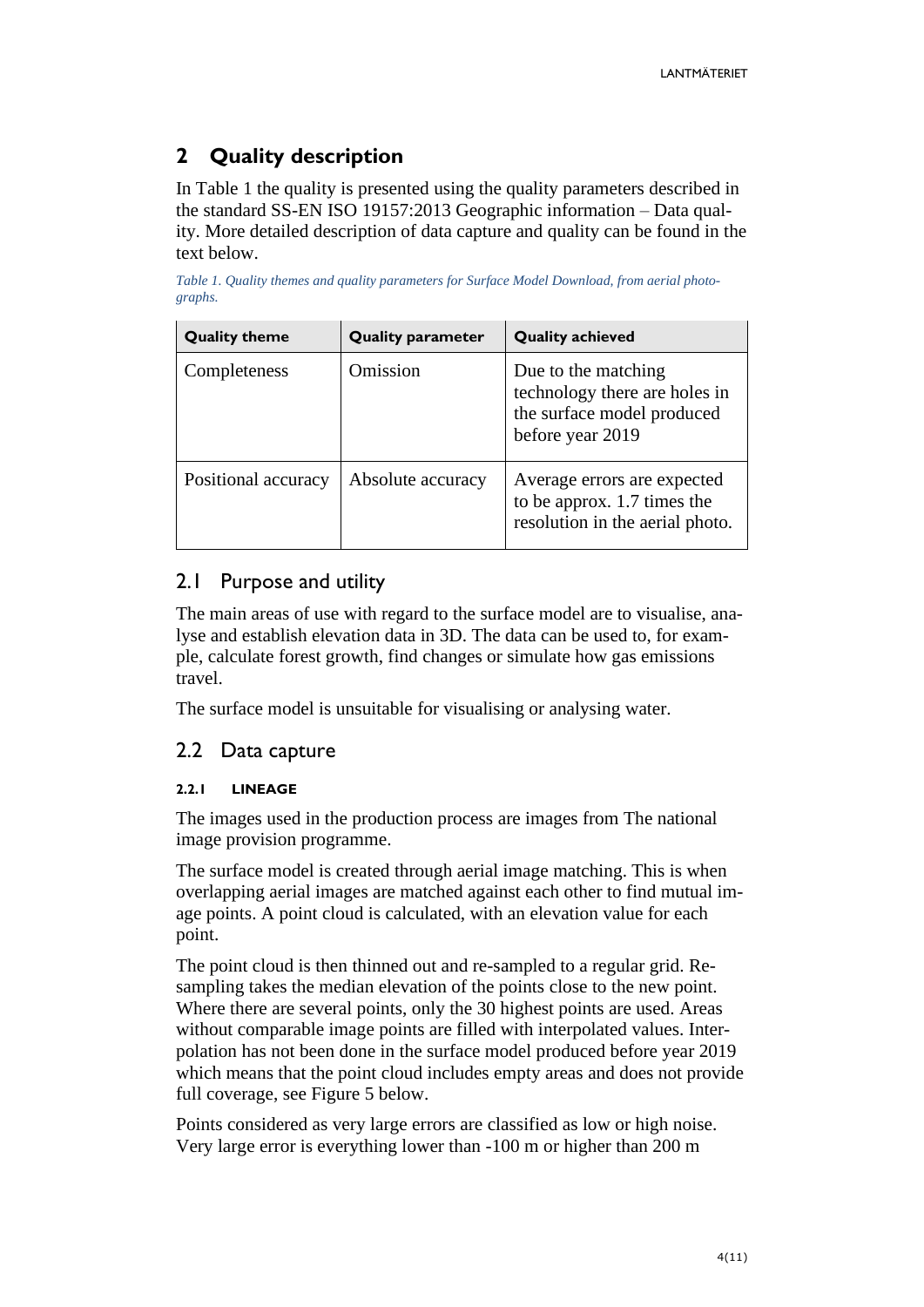relative to the national elevation model. Very large errors also include points that are lower than -5 m or higher than 50 m relative to the national elevation model and cover an area smaller than 28 m². Before year 2019 these points have been deleted during the production process.

Classes presented in the point metadata-file

- 0 Unclassified point
- 1 Interpolated point (only from year 2019)
- 7 Noise, low (only from year 2019)
- 18 Noise, high (only from year 2019)

The matching points obtain their colours from pixel values in the aerial photos. Colour values are red, green, blue and IR. Before year 2019 the values are IR, red and green. The colour represents the average values from the points in the re-sampling.

In Table 2 the programme software for each stage of the production process will be presented. The production method version number can be found in the metadata file.

| <b>Production</b><br>method,<br>version | <b>Matching</b><br>program | Thinning out<br>program | <b>Filtering</b><br>program  | <b>Comments</b>                                                                                                        |
|-----------------------------------------|----------------------------|-------------------------|------------------------------|------------------------------------------------------------------------------------------------------------------------|
| 1                                       | Sure,<br>version 1         | Sure,<br>version 1      | Developed by<br>Lantmäteriet | Sure uses the Semi Global Match-<br>ing (SGM) algorithm for the<br>matching.                                           |
|                                         |                            |                         |                              | For thinning out, a method based<br>on the selection per cell with help<br>from the percentage value is used.          |
| 2                                       | Sure,<br>version 3         | Sure,<br>version 3      | See above                    | 4-channels colour, colour taken<br>from "the best" aerial photo. In-<br>terpolation is used where match-<br>ing fails. |

*Table 2. Programme software for each stage of the production process.*

To read more about image matching techniques, please see the training compendium *[Geodetisk och fotogrammetrisk mätnings-](https://www.lantmateriet.se/contentassets/d5aaa74128a14124817e6c85a164b6a2/kompendium20131028.pdf) och beräkning[steknik](https://www.lantmateriet.se/contentassets/d5aaa74128a14124817e6c85a164b6a2/kompendium20131028.pdf)* (pdf) at Lantmäteriet's website.

# <span id="page-4-0"></span>2.3 Maintenance

#### <span id="page-4-1"></span>**2.3.1 MAINTENANCE FREQUENCY**

Maintenance frequency follows The national image provision programme. New data will be added annually, due to new aerial photos becoming available, with approximately one-third of Sweden each year.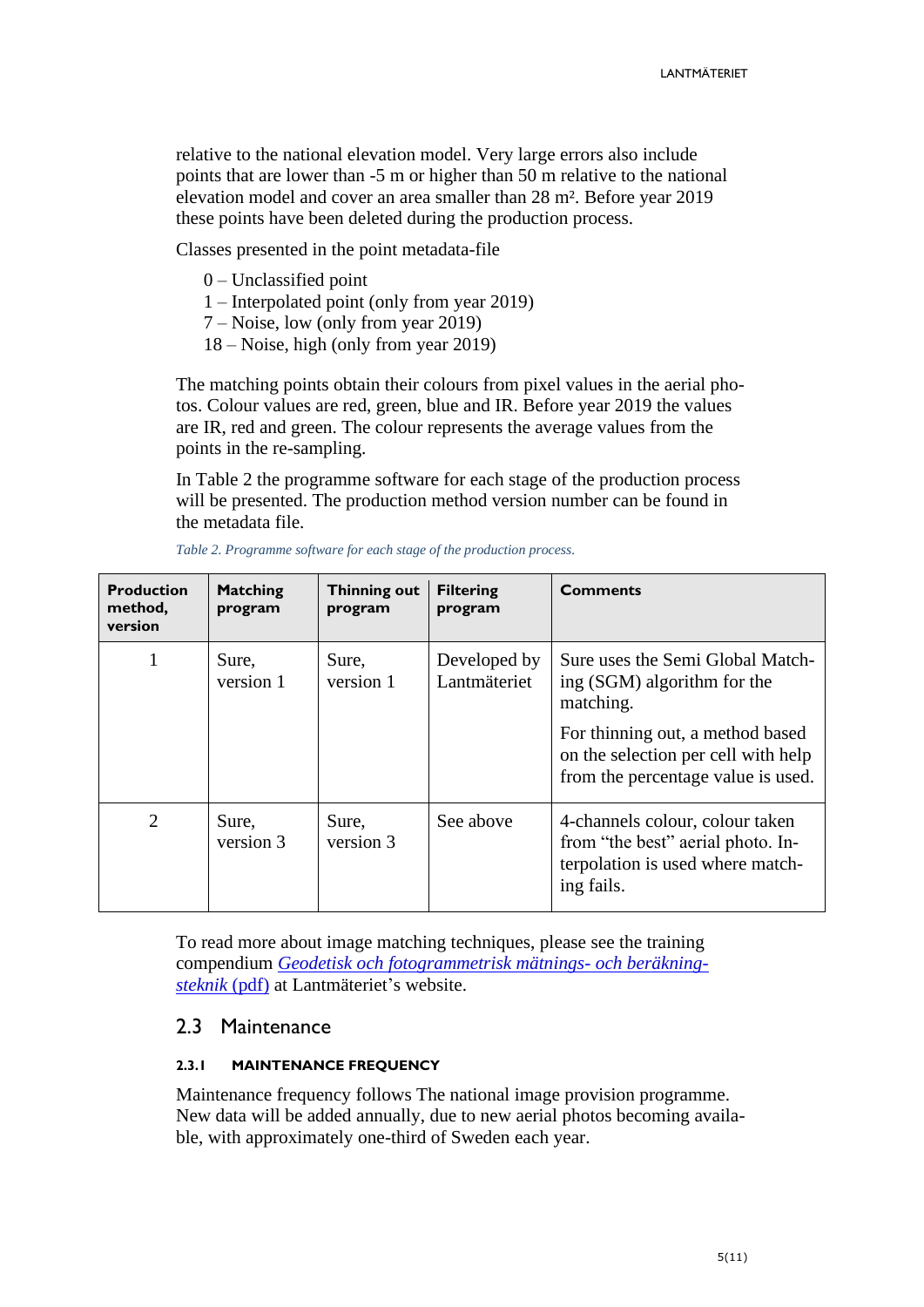A specification of the tiles available from each year, in addition to a rough production plan, is presented under [Planer och utfall](https://www.lantmateriet.se/sv/Kartor-och-geografisk-information/geodataprodukter/ytmodell-fran-flygbilder/?steg=3) at Lantmäteriet's website.

### <span id="page-5-0"></span>2.4 Data quality

#### <span id="page-5-1"></span>**2.4.1 RESOLUTION**

The distance between the points depending on resolution in aerial photos which varies with year and area. The light green area in the map represent high resolution areas and the blue represent low resolution areas.

The distance between the points in high resolution areas is 0.25 respectively 0.5 m depending on whether the source has been aerial photo with resolution of 0.15 respectively 0.24 m. The distance between the points in low resolution areas is 0.5 respectively 1 m depending on whether the source has been aerial photo with resolution of 0.37 respectively 0.48 m.

#### <span id="page-5-2"></span>**2.4.2 POSITIONAL ACCURACY**

The absolute positional accuracy is influenced by two main factors, image orientation and matching. As a rule, image orientation generates an error margin (RMSE) of approx. 1.5 pixels vertically and 1 pixel horizontally. Matching often provides a good result, but also includes large errors, some of which remain even after filtering. This means that the points in the surface model can be expected to have an error of approx. 1,7 times resolution in aerial photos. The image orientation sometimes includes local elevation displacements but viewed across the entire block the given figures apply.

#### <span id="page-5-3"></span>**2.4.3 KNOWN ARTEFACTS**

Some artefacts in the surface model can be seen with help from images that show an elevation difference between the surface model and the national elevation model. Occasionally, an irregular striped pattern appears and sometimes seams are seen, "elevation jumps", between stereo models and between flight paths. The striped pattern shows a known effect that originates from image matching (SGM algorithm). The elevation jumps are a result of image orientation and underlying models and calibrations. See Figure 4.

*Figure 2. Areas with high and low resolution.*

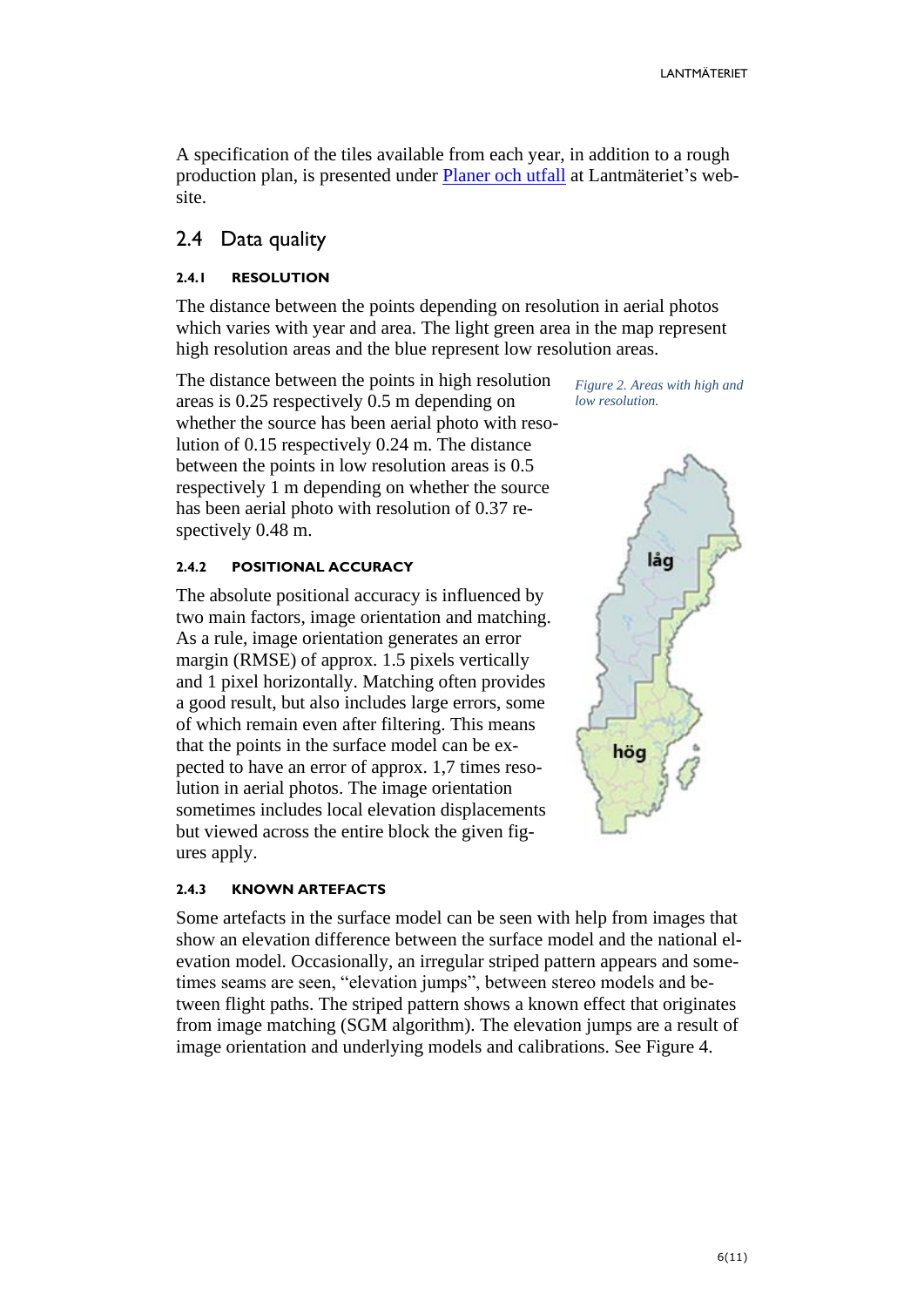*Figure 3. Artefacts present in the elevation differences between the surface model and national elevation model (a terrain model). Where the ground area can be seen in the image, a dark green tone is used where elevation differences are low. Increasing elevation differences are shown using the following sequence of colours: light green, orange, red and white. The seams between two stereo models can be seen from right to left in the centre of the image and the irregular striped pattern is clear in the upper section. The image also shows natural elevation differences, such as crops being grown (big red and orange fields). White areas can be forest.*



#### <span id="page-6-0"></span>**2.4.4 COMPLETENESS - OMISSION**

Surface model produced before year 2019 only contains points where matching has been successful. There will be holes in the surface model where matching has been unsuccessful. Holes in the surface model are the result of it not always being possible to find comparable image points in the two current aerial photos. This can be found here and there in the surface model, see Figure 5 below. From year 2019 those holes are filled with interpolated values.

*Figure 4. There will be holes in the surface model where matching has been unsuccessful. The holes can be clearly seen against a white background and can also be seen in the image on the front page of this document.*

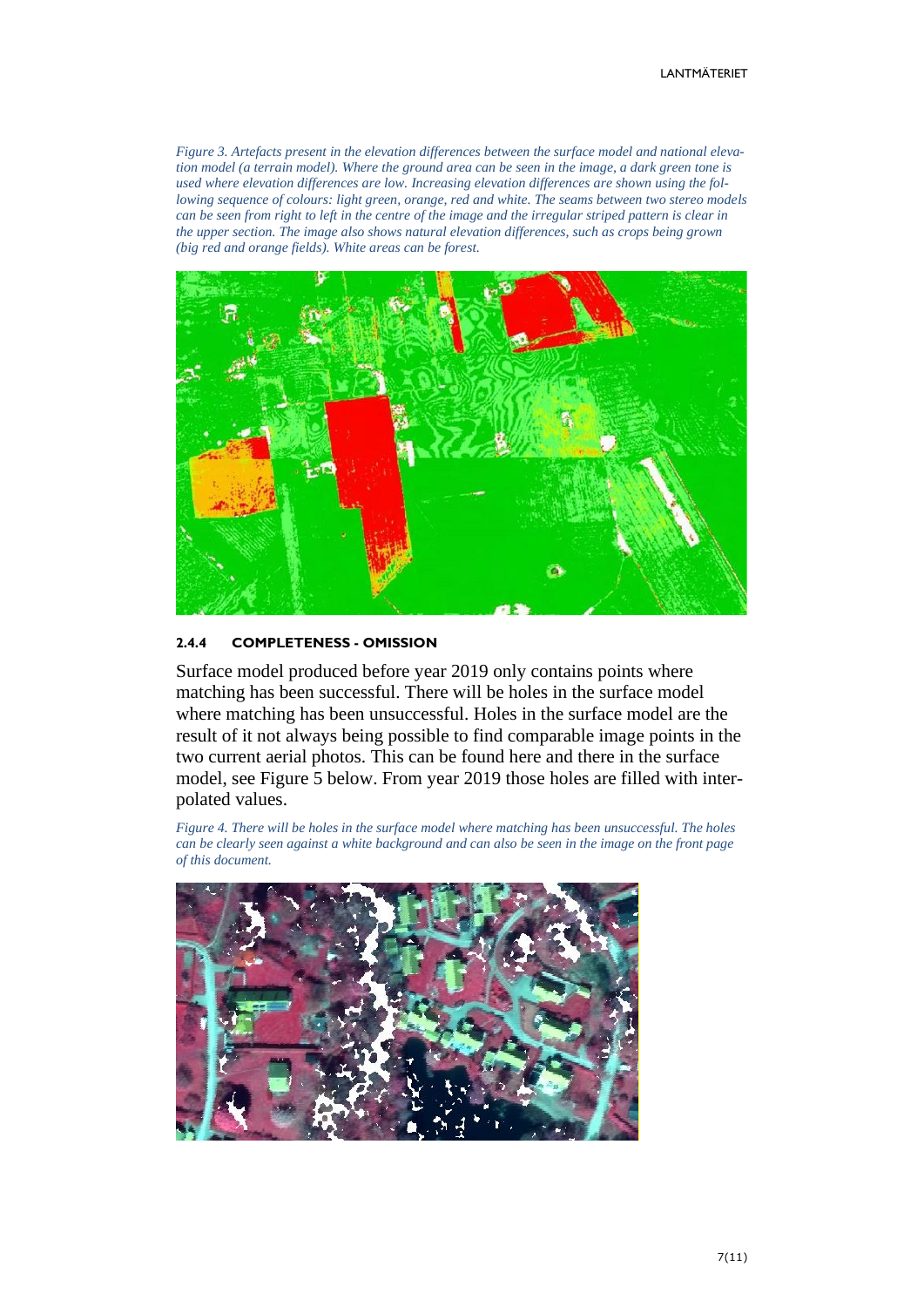Matching does not work well on low-textured surfaces (surface patterns) as it is also difficult to find comparable points. Consequently, the surface model may be uneven for asphalted areas, certain fields etc. The surface model is to be used with caution for water areas. These may be uneven or include gaps as wave movements often cause the matching results to be blurry (see Figure 6 below).

*Figure 5. In the left image with IR colour, it is difficult to see that the matching has resulted in blurring over the water. It becomes clearer when the surface model is coloured based on elevation, like in the right image.*



When matching images of areas that are predominantly covered by water surfaces may be missing. The software initially interprets the large watercovered areas as areas where nothing can be found to match between the images and then stop searching further. When the software ignores matching a current stereo model, it means that islands, rocky islets and irregularities within the area are not included as the entire area is left blank. Shape-files showing which areas are affected by this problem, see [Planer och utfall –](https://www.lantmateriet.se/sv/Kartor-och-geografisk-information/geodataprodukter/ytmodell-fran-flygbilder/?steg=3) [Saknade ytor](https://www.lantmateriet.se/sv/Kartor-och-geografisk-information/geodataprodukter/ytmodell-fran-flygbilder/?steg=3) at Lantmäteriet's website.

A delivery of such area is supplied with a GeoTiff image showing where data is missing.

# <span id="page-7-0"></span>2.5 Metadata

Metadata is supplied for each 2.5 km tile with polygon attributes as shown below.

[Scheman GeoJSON-fil](http://namespace.lantmateriet.se/distribution/produkter/ytmodell/v1/) for download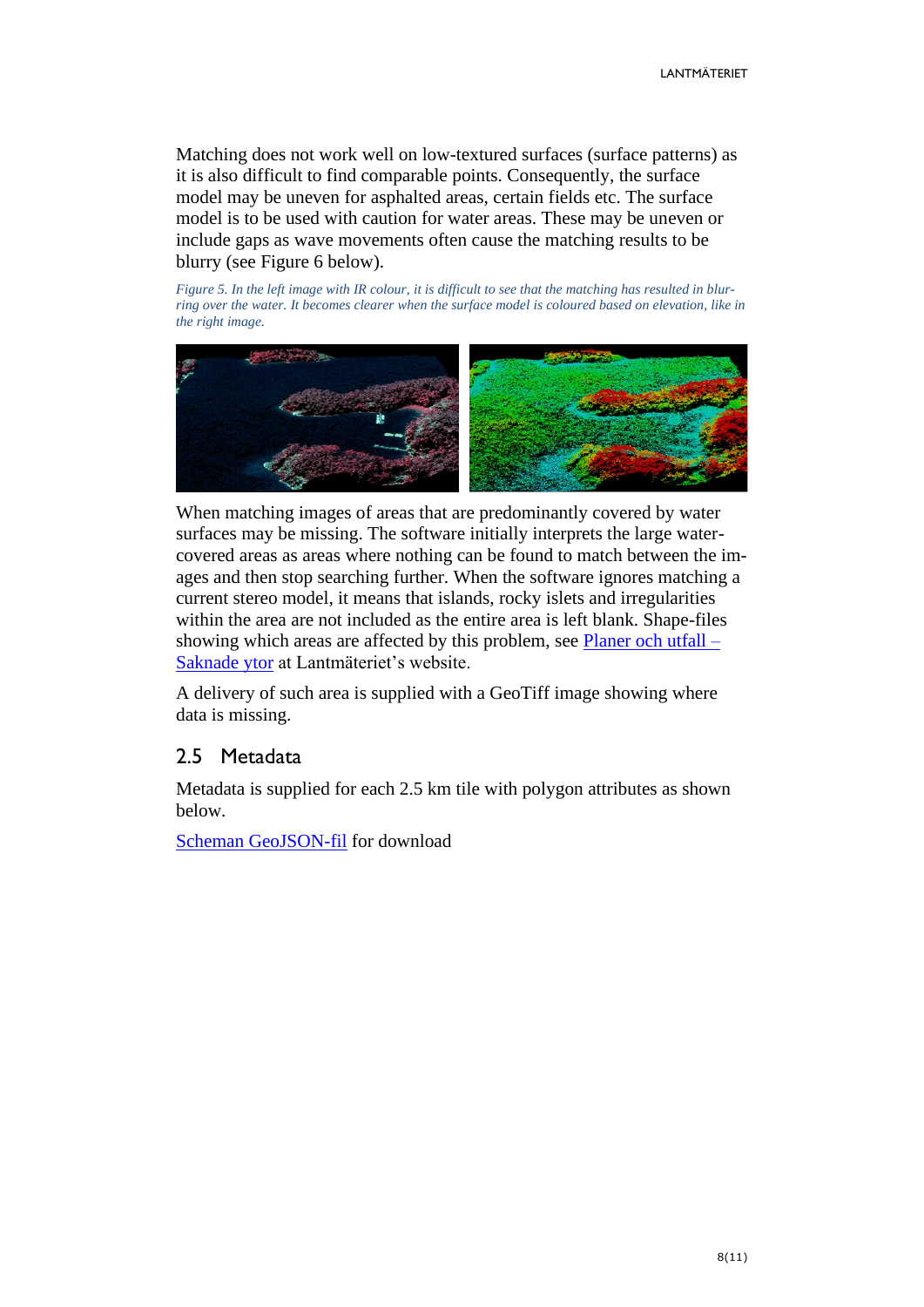| <b>Field</b>                 | <b>Description</b>                                                                                             | <b>Example</b>                                  |
|------------------------------|----------------------------------------------------------------------------------------------------------------|-------------------------------------------------|
| flygfotoar                   | Year of aerial image for entire block.                                                                         | 2019                                            |
| upplosningFlyg-<br>bild      | Aerial image resolution in relative<br>metres on the ground.                                                   | 0.15                                            |
| block                        | Name of the block the surface model<br>has been created from.                                                  | 19X215 O                                        |
| produktionsme-<br>todVersion | Version of the production process.                                                                             | $\overline{2}$                                  |
| ruta                         | Name of 2.5 km tile as per the index<br>tile system                                                            | 729_90_7500                                     |
| datumFran                    | Earliest date of aerial image the sur-<br>face model has been created from.                                    | 2019-06-15                                      |
| datumTill                    | Most recent date of aerial image the<br>surface model has been created from.                                   | 2019-06-15                                      |
| bildId                       | List of image ID. State which images<br>the surface model has been created<br>from.                            | $19x215zx56_51$ ~<br>2019-06-<br>15_114140_2715 |
| upplosningYt-<br>modell      | The surface model resolution in me-<br>tres on the ground, where there are<br>points.                          | 0.25                                            |
| farg                         | Colour information for the surface<br>model, state as "RGBI", "CIR"* or<br>"Ingen farg" (meaning "no colour"). | rgbi                                            |
| bildoverlapp                 | Image overlap within the area as a<br>percentage.                                                              | 60                                              |
| kameratyp                    | Type of aerial camera.                                                                                         | UCEM3                                           |

#### *Table 3. Description of contents in the metadata file.*

\*CIR = colour infrared (IR, red and green).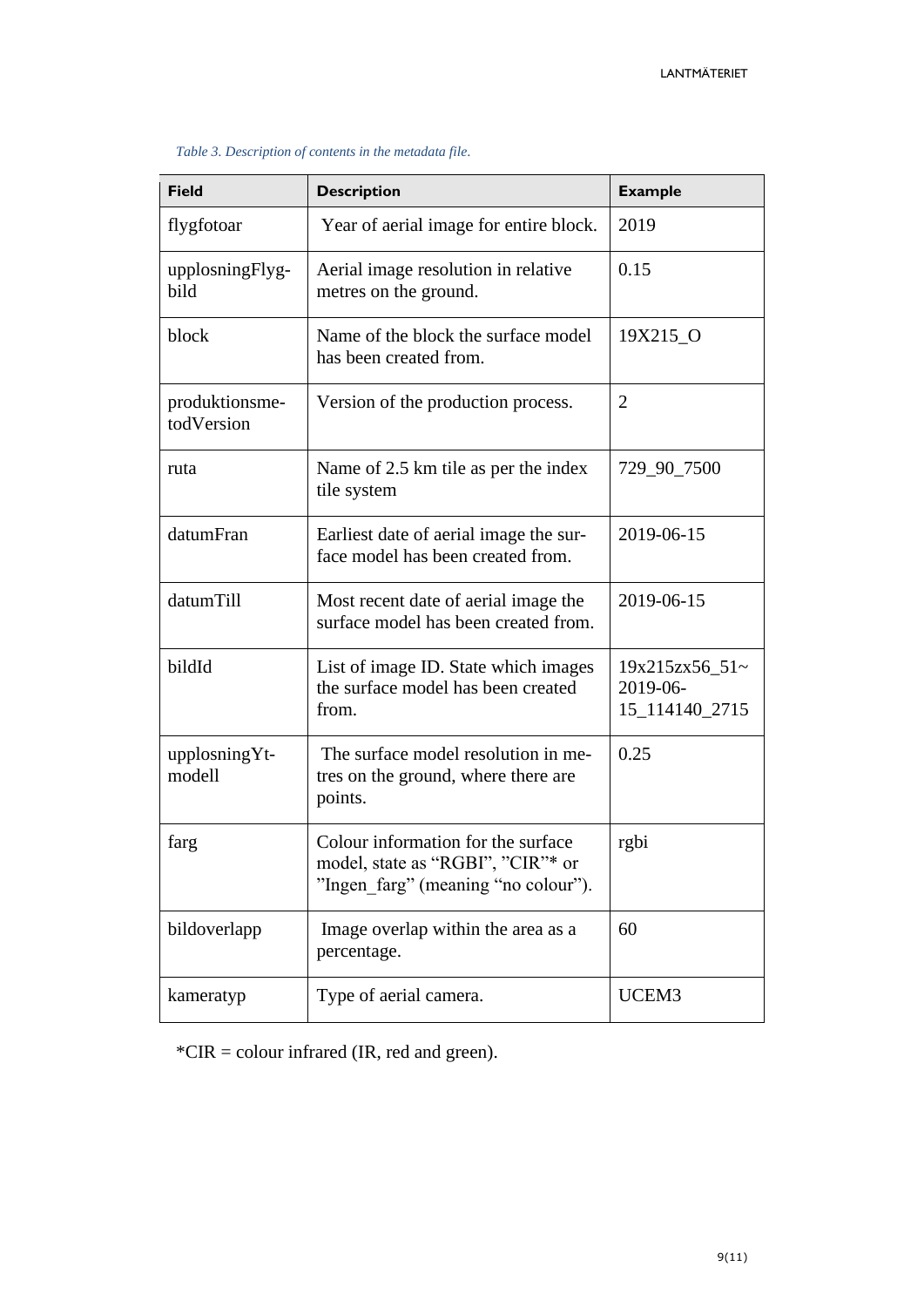# <span id="page-9-0"></span>**3 Contents of the delivery**

# <span id="page-9-1"></span>3.1 Folder structure at delivery

The surface model and metadata are supplied as below.

*Figure 6. Example of contents in a delivery with colour*



When an area with production errors is delivered (read more in section "Completeness – omission") an additional folder (saknade\_ytor) will be applied containing GeoTIFF image showing where data is missing, marked with cerise and yellow stripes.

# <span id="page-9-2"></span>3.2 Delivery format

The product is supplied in GeoTIFF-format (LZW-compressed).

The GeoJSON format is used for metadata.